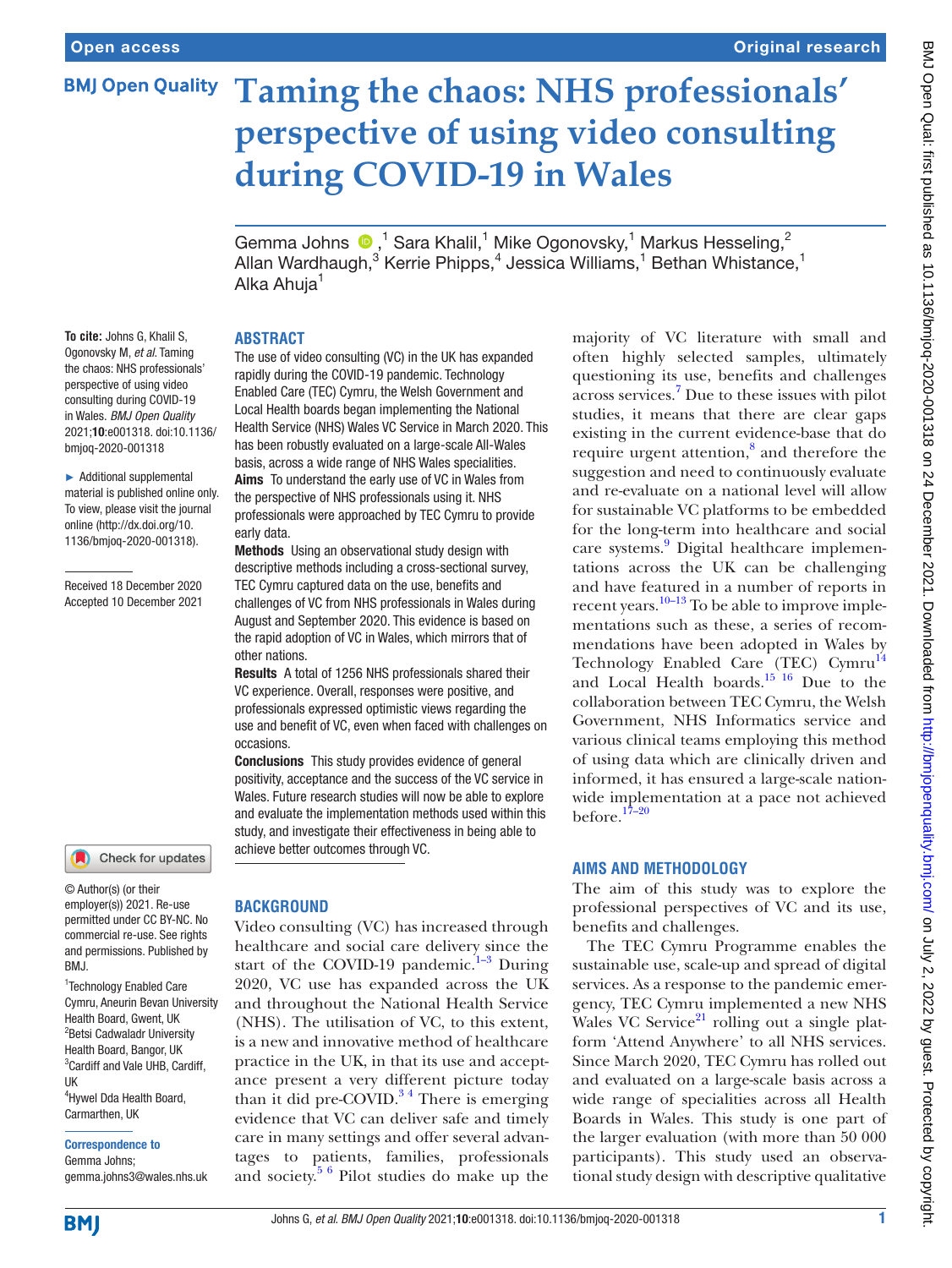methods, including across-sectional survey that included a mixture of questions with matrix rating scales and freetext response questions capturing professional perspectives of VC and its use, benefits and challenges. By using a cross-sectional survey, it allowed for VC to be looked at on a range of dependent variables and to delve into what trends are occurring within the quantitative data. For challenges to VC, professionals were asked to rate the relevancy of the challenges and how difficult this would make VC for them and for their patients on a 4-point Likert scale, ranging from 1 (not at all relevant) to 4 (very relevant).

Professionals were also asked to complete 16 statements regarding their use of VC, whereby they were to state whether they were 'true', 'false' or 'unable to say.

All NHS professionals (including clinical and administrative staff and managers) who were using VC in Wales were invited to participate, and a SurveyMonkey link was sent to them. Only a handful of professionals had used VC prior to COVID-19. The use of questionnaires is an underused but valid qualitative research tool. This format allowed for data collection at a time when face-to-face contact was prohibited and ensured a high degree of anonymity for participants. This allowed for wider participation of professional staff within NHS Wales, giving voice to a range of perspectives that may have been lost in online focus groups or online interviews, where existing relationships and power structures may have influenced people's responses. Although the questionnaire was limited to professionals within Wales only, it was open to all VC platform users (not just Attend Anywhere users). The questionnaire ran for 1 month between August and September 2020. A copy of the questionnaire is included as an [online supplemental file](https://dx.doi.org/10.1136/bmjoq-2020-001318).

TEC Cymru uses a Quality Improvement methodology to evaluate NHS Wales services. Data were analysed using reflexive thematic analysis. For the analysis to be reflexive in its nature, the data comments were coded to reflect researchers' interpretation of the data set and any theoretical assumptions associated with the analysis and resources of the researchers. This was a collaborative approach between TEC Cymru's researchers which led to defined topics. Themes were then developed through reflexive engagement with the data as above, and TEC Cymru obtained full ethical approval and risk assessments from Aneurin Bevan University Health Board Research & Development Department (R&D Reference Number: SA/1114/20).

In Wales, there are seven Local Health Boards, and the care sectors are split into three categories, including Primary, Secondary and Community Care. See [online](https://dx.doi.org/10.1136/bmjoq-2020-001318) [supplemental appendices 1 and 2](https://dx.doi.org/10.1136/bmjoq-2020-001318) for the breakdown of these categories. This article presents the All-Wales overview data from the questionnaire including 6 out of 12 questions (3 of these questions have additional subquestions, for example, matrix rating scales of 16 statements, 13 benefits and 8 challenges) with open-ended text boxes. For more in-depth and inclusive data sets, please

see the TEC Cymru website. $14$  The exclusion of some of the questions was due to not being relevant to the article, for example, Health Board name, VC platform name, specialty (added in [online supplemental appendix](https://dx.doi.org/10.1136/bmjoq-2020-001318)) and other comments. The full report including all questions can be found on TEC Cymru's website, $^{22}$  alongside other data sets captured by TEC Cymru.<sup>23</sup>

There was no patient or public involvement in the development of this study. This was a professional only study.

# **RESULTS**

For this study, there were a total of 1256 responses by professionals from seven Health Boards in Wales (at that point, 6787 users in NHS Wales had access to Attend Anywhere) The majority of responses were from Secondary Care (n=873) and Primary and Community Care (n=217), and n=37 responses were from Management and Administration across a mix of care sectors. The respondent's demographics are detailed in [table](#page-2-0) 1.

#### **The use and value of VC**

All professionals were asked, 'Do you think that VC should be used for healthcare and social care appointments? (If it is clinically appropriate)'. In total, 79% responded 'yes', 20% responded 'maybe' and 1% responded 'no'. This distribution is shown in [figure](#page-2-1) 1.

Generally, professionals across Health Boards and care sectors had a positive regard towards the use of VC to deliver healthcare and social care. There were a wide range of reasons to support their preferences. These are divided into the following subcategories and displayed as narrative quotes.

# **Flexibility**

Improved flexibility was observed as a factor as to why many professionals perceived VC to be of better use and value for managing patient care, compared with face-toface:

- Working professionals not having to leave work to attend appointments. (Doctor, Primary care)
- Appointment times can be more flexible to suit the patient's needs. (Psychiatry Nurse, Secondary care)
- Offers the patient and health system flexibility. (Respiratory Medicine Nurse, Secondary care)

#### Clinical suitability

Some professionals reported that not all clinical conditions are suitable for VC; however, many state that VC is clinically suitable to reduce patient stress and anxiety levels, which in turn produces positive patient feedback:

Feedback I have had so far has been positive with patients who have reported feeling anxious to start with, but the overall experience was positive, and they chose to use it again … (Rehabilitation Psychologist, Secondary care)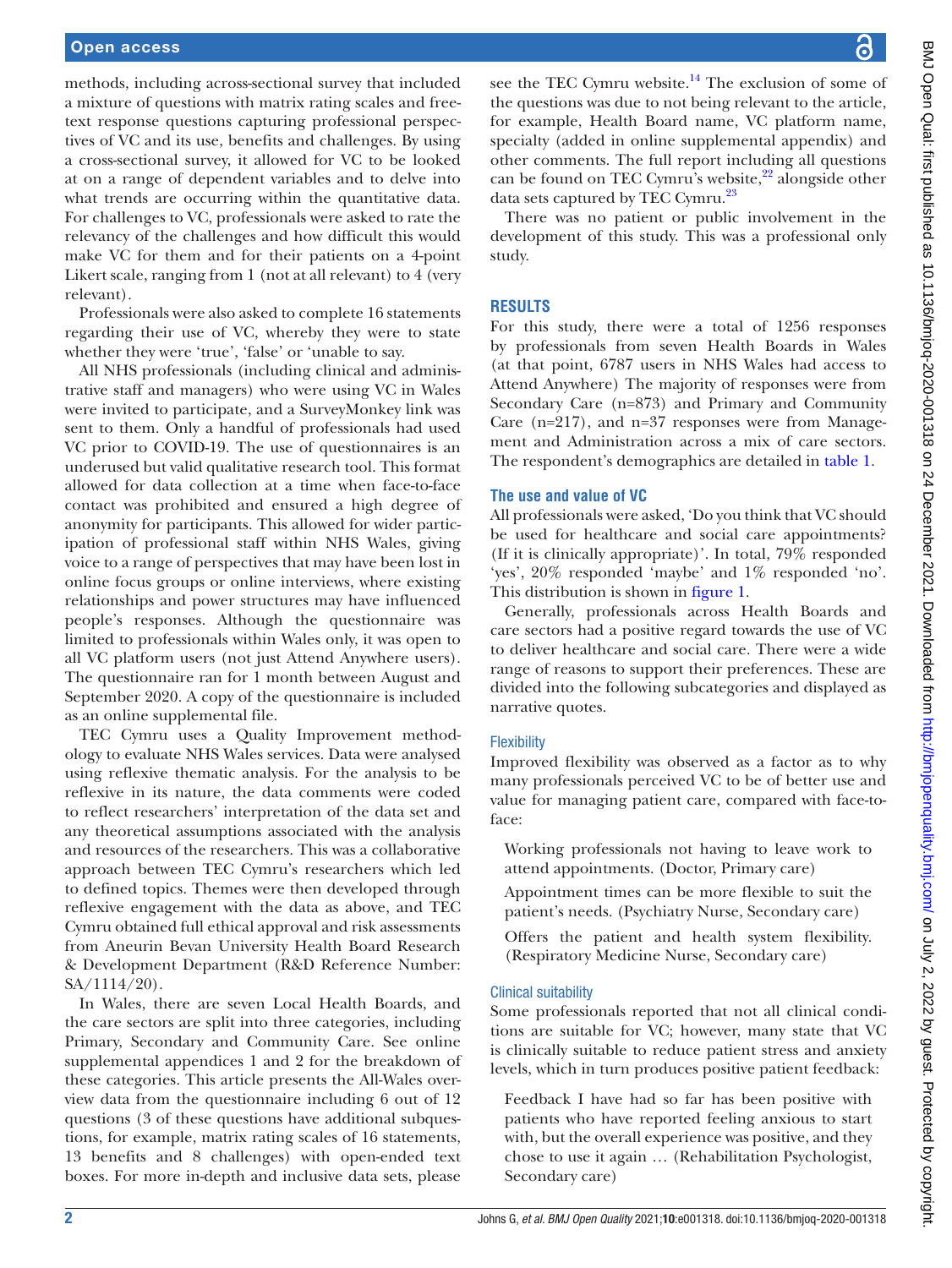<span id="page-2-0"></span>

| Respondent demographics<br>Table 1 |         |      |                  |               |                |                |                         |                |
|------------------------------------|---------|------|------------------|---------------|----------------|----------------|-------------------------|----------------|
|                                    | Primary |      | <b>Secondary</b> |               | Community      |                | <b>Management/Admin</b> |                |
|                                    | Freq.   | $\%$ | Freq.            | $\frac{0}{0}$ | Freq.          | $\%$           | Freq.                   | $\frac{0}{0}$  |
| Gender                             |         |      |                  |               |                |                |                         |                |
| Male                               | 83      | 39.3 | 173              | 20.2          | 4              | 66.7           | 2                       | 5.7            |
| Female                             | 122     | 57.8 | 666              | 77.8          | $\overline{2}$ | 33.3           | 32                      | 91.4           |
| Non-binary                         | 0       | 0    | 3                | 0.4           | $\mathbf 0$    | 0              | 0                       | 0              |
| Prefer not to say                  | 6       | 2.8  | 14               | 1.6           | 0              | $\overline{0}$ | 1                       | 2.9            |
| Freq.                              | 211     |      | 856              |               | 6              |                | 35                      |                |
| Age                                |         |      |                  |               |                |                |                         |                |
| $18 - 24$                          | 1       | 0.5  | 11               | 1.3           | $\mathbf 0$    | 0              | 9                       | $\Omega$       |
| $25 - 44$                          | 67      | 32.4 | 393              | 46.5          | 3              | 50             | 21                      | 29             |
| $45 - 64$                          | 138     | 66.7 | 437              | 51.7          | 3              | 50             | 1                       | 67.7           |
| $65 - 80$                          |         | 0.5  | $\overline{4}$   | 0.5           | $\overline{0}$ | $\overline{0}$ | $\overline{0}$          | $\overline{0}$ |
| >80                                | 0       | 0    | 1                | 0.1           | 0              | 0              |                         | 3.2            |
| <b>Total</b>                       | 207     |      | 846              |               | 6              |                | 31                      |                |

Patients have reported they often feel stressed when coming into hospital … and since we have been using digital platforms, they feel much more able to attend and engage … (Pain Management Nurse, Secondary care)

#### Observing patients in their own environment

The professionals' capability to be able to observe patients within their own environments was considered to deliver better care in some cases, particularly for younger patients:

Patients are more relaxed in their home environment. (Speech and Language Therapist)

Enables patients to stay home and feel comfortable … (Dietician, Secondary care)

Young persons are very familiar with using video calls anyway. They can be more open in this environment if familiar. (Psychologist, Secondary care)

# Independent care of younger patients

Professionals report other advantages for younger patients, such as improved accessibility and independent care. When young people attend traditional face-to-face appointments, they often depend on their carers/family



<span id="page-2-1"></span>Figure 1 Distributions of responses to 'should VC be used in each care sector'. VC, video consulting.

members to transport them to the clinic and they can often be passive recipients of care in such face-to-face settings:

Being able to provide VC means that young people can easily access the service. (Psychologist, Secondary care)

Lots of young people have been more able to attend appointments independently which they perceive as being a positive outcome. (Psychiatric Nurse, Secondary care)

# Clinical reservations and uncertainty

The questionnaire demonstrates that 20% of professionals believe that VC should 'maybe' be used where possible. Professionals here state the following:

VC should be used in conjunction with face-to-face. (Psychiatric Nurse, Secondary care)

… A one-off appointment or quarterly face-to-face if care is ongoing would be ideal too. (Psychologist, Secondary care)

[VC] should continue to be used forever, however ... it shouldn't replace face-to-face. We should use VC as an option … (Support Worker, Primary Care)

# **True and false statements**

Overall, there were notable differences between Primary and Secondary Care on the responses, in that Secondary Care responded 'true' on more occasions than Primary Care. Considering some examples, it appears that Secondary Care 'regularly use VC' more than Primary Care, 'colleagues are keener to use VC' and their 'systems and bookings are adequately set-up' to allow for VC. However, Primary Care were more positive in their responses for statements, which were receiving 'adequate support and equipment', having 'sufficient internet connectivity' and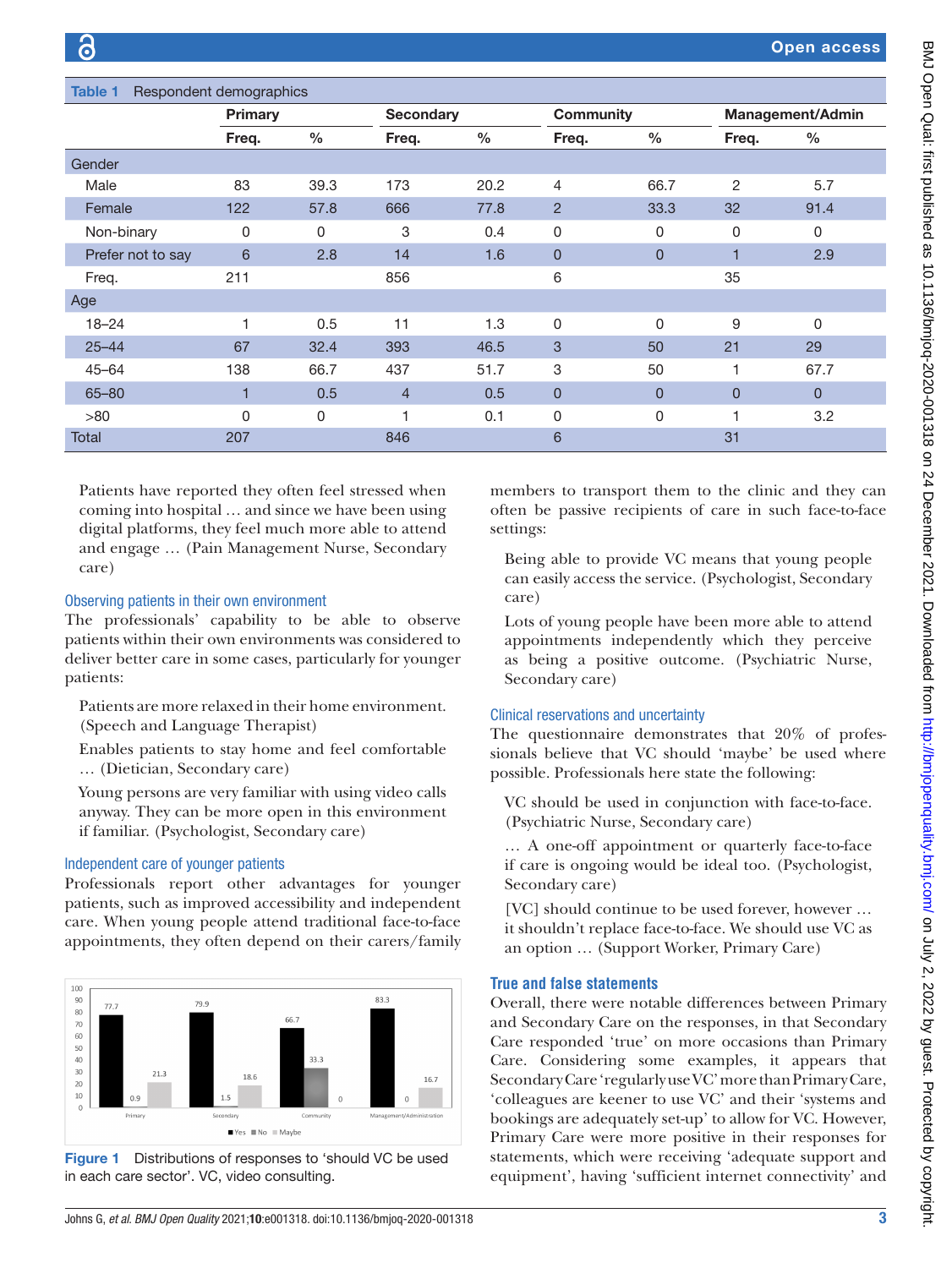less 'concerns about cyber security'. In Management and Administration, the majority of responses were 'true', except for the 'choice' of appointment, 'VC as equivalent to face-to-face' and that 'adequate support and equipment' are available. This may reflect the optimism and investment managers were willing to put into VC as a solution to tackle their ever-building waiting list and post-COVID-19 backlog.

# **The benefits of VC**

Professionals were provided with 13 possible benefits to VC, Generally, Secondary Care were more positive in their responses than Primary Care, with a higher frequency of 'very beneficial' responses for every aspect, except for 'reducing the likelihood of Did Not Attends' (DNAs) (where Primary Care rated this as 'very beneficial'), although Primary and Secondary Care were similar in the responses they gave for the 'reduction of wait times'. Secondary Care were slightly more positive. The biggest difference between the two care sectors was in the evaluation of 'lowering rates of infection', in that 39.4% of Primary Care rated this as 'very beneficial' compared with 60.1% of Secondary Care. Overall, the responses were positive. For Management/Administration, 'saving time taken for travelling and parking' for patients and 'lowering the rates of infection' were rated highly. The lowest rated aspect was 'improvement of family involvement/support. Generally, professionals across Health Boards and care sectors had a positive regard towards the benefits of VC to deliver healthcare and social care. There was a wide range of reasons to support their preferences. These are divided into five subcategories and displayed as narrative quotes.

# **Time and travel savings**

A large proportion of professionals reported that there had been significant savings in time and travel for both professionals and patients; nevertheless, more emphasis was placed on the benefits this had for their patients:

Saves travel time, especially for families with other children, saves professionals travel time. (Occupational Therapist, Secondary care)

Reduces the need for patients to travel long distances to appointments. (Management, Primary Care)

Travel and time savings were also noted as an additional benefit for patients with mobility and psychological and neurological difficulties:

Those with social anxiety, mobility problems able to access our service for the first time. (Psychiatry Administrator, Secondary care)

Allows for patients with mobility issues and/or limited access to transportation to attend with ease. (Psychologist, Secondary care)

I have clients who prefer virtual appointments and like the convenience of this. (Psychiatry Nurse, Secondary care)

# Environmental benefits

There were also benefits expressed regarding the environment in a move away from face-to-face consultations:

I advocate for environmental issues and agree that for various reasons (paper waste, petrol, etc.) that video calls are more environmentally friendly than face-to-face … big thumbs up! (Trainee Psychologist, Secondary care)

There is less impact on the environment, with less travel. (Palliative Medicine Doctor, Secondary care)

# Work/life balance and joined-up working

Professionals identified a range of benefits that they considered specific to themselves when using VC, including an improved work/life balance, enhanced multidisciplinary team meetings (MDTs) and increased performance and flexibility of consultations:

- Improved work-life balance- able to work from home more as a result … can better time appointments. (Paediatrics Pharmacist, Secondary care)
- More efficient and direct referrals within the MDT virtual clinic. (Genitourinary Medicine Doctor, Secondary care)
- Enables teams from across the Health Board to communicate better, more frequently, with more of the team present (virtually). (Dietician, Secondary care)

In addition, joined-up working also highlighted the possibility of improved interactions for both professionals and patients with wider family involvement:

Does provide the opportunity for a second parent who may be working to be present and improve communication with both. (Physiotherapist, Secondary care)

Beneficial if it can involve family who would not normally be available in person. (Speech and Language Therapist, Secondary care)

# Lowered DNAs and increasing accessibility to services

There were also other benefits mentioned, such as that of improved access to services, lowered rates of DNAs and the freeing up of telephone lines:

Allows more free telephone lines when booking appointments. (General practitioner (GP) Doctor, Primary care)

I have observed lower rates of DNAs when conducting video calls vs face-to-face appointments. (Trainee Psychologist, Secondary care)

They (patients) love the ease of it and I have had no DNAs since this has been used. (Mental Health Psychotherapist, Secondary care)

# Infection control

The most prominent benefit reported within the data was the impact of the COVID-19 pandemic on the delivery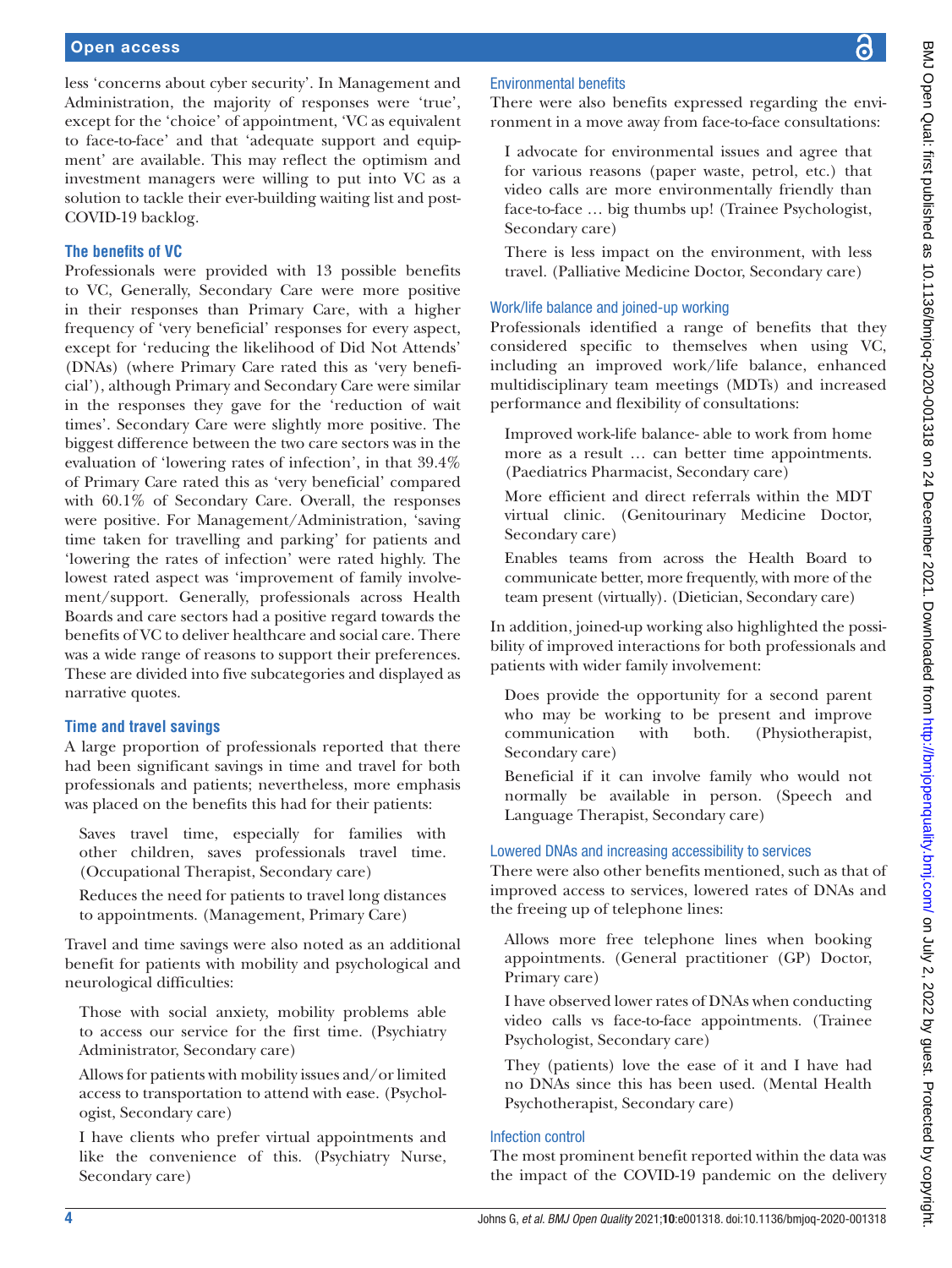of care; professionals expressed their gratitude for VC during this time:

Prevent[s] footfall into the surgery during the pandemic. (GP, Primary care)

With the current restrictions, there is definitely a place for VC in certain circumstances. (Rheumatology Doctor, Secondary care)

As a staff member who has had to shield and work from home, VC has enabled me to continue to support and provide intervention to my patients. (OT Cardiology, Secondary care)

Also allows for review of patients receiving palliative care without increasing the risk of COVID … (GP, Primary care)

# **Challenges of VC**

Generally, Primary and Secondary Care are similar in their ratings of potential challenges for professionals and patients using VC. One challenge that demonstrated a large difference was patients' 'access to a device', with Primary Care rating this as 'very relevant', compared with Secondary Care. Both care sectors demonstrated these challenges to be more relevant for their patients, than their own, which included 'access to a device', 'access to internet' and 'having a lack of confidence to use VC'. The challenge regarding a preference for face-to-face was rated similarly for both Primary and Secondary Care for themselves and their patients, but again large differences exist between what they consider more challenging for their patients, compared with their own challenges. For Community Care, all challenges were rated as 'not very relevant', and the least relevant was having 'a lack of confidence'. In terms of challenges for patients, 'access to a device' was also considered most relevant. Professionals in Community Care found their own preference for faceto-face or telephone as not relevant as they felt it was for their patients, where 83.3% of professionals stated this to be 'relevant'. In Management and Administration, it was rated that patients' difficulties were more relevant than professionals', which included 'poor internet connectivity' as the largest difference. On the contrary, the relevancy of having 'adequate support' and the 'suitability of VC' were similar between patients' view and that of professionals.

Professionals across Health Boards and care sectors reported a range of challenges of VC when delivering healthcare and social care. There were a wide range of reasons to support their preferences. These are divided into three subcategories and displayed as narrative quotes.

# Professional difficulties

Some professionals report VC to be challenging for some services to carry out their typical work in specialties that required more 'hands-on' healthcare delivery, such as Physiotherapy:

It can be difficult with my profession as a physio as assessments require handling. (Paediatrics Physiotherapist, Secondary care)

A lot of physio input requires physical presence. (Physiotherapist, Secondary care)

Furthermore, professionals experienced eventualities where VC did not work as intended and were required to revert back to other forms of consultation:

We used it initially, but found that picture quality (over and above a good photograph) meant that it added little if anything to a telephone consult. (GP, Primary Care)

# Patient difficulties

Overall, professionals reported more perceived difficulties for their patients than they did for themselves. However, they noted that difficulties for patients were generally situation-specific (eg, where in Wales they live, that is, rural/urban) and depended on each patient's own abilities and experience (eg, using technology):

- Some of my patients live in rural areas with poor internet signal, or they simply do not have a computer or phone to access virtual meetings. (Psychiatry Nurse, Secondary care)
- For most patients it is excellent, older adults and those without English as a first language find it harder. (Doctor, Primary care)
- Working with a very elderly demographic, many do not know how to use tablets, smartphones or PC, [they] prefer telephone. (Domiciliary Optometrist, Primary care)

Despite some of these reported difficulties, many professionals noted that their patients had started to overcome the initial problems by equipping themselves with required resources and improved skills, thus embracing the change to digital care:

Patients are getting used to them. Surprising how even older people's IT skills have up-scaled during the pandemic. (GP, Primary care)

[Despite] unpredictable internet speeds…patients have managed to follow the instructions and engagement with the process has been positive. (Physiotherapist, Secondary care)

# **Improvements needed**

Many professionals across all Health Boards reported much-needed improvements with access to better and more up-to-date technology, improved connectivity and greater levels of accessibility to produce better VC uptake, outcomes and benefits:

Lack of equipment and internet provided can cause great stress … there is no WIFI and limited internet ports so not everyone can have a PC at the same time. (Psychologist, Secondary care)

Often depends upon the IT set up of the patient and family. If they have good IT equipment and connection it can work well. (Dietician, Secondary care)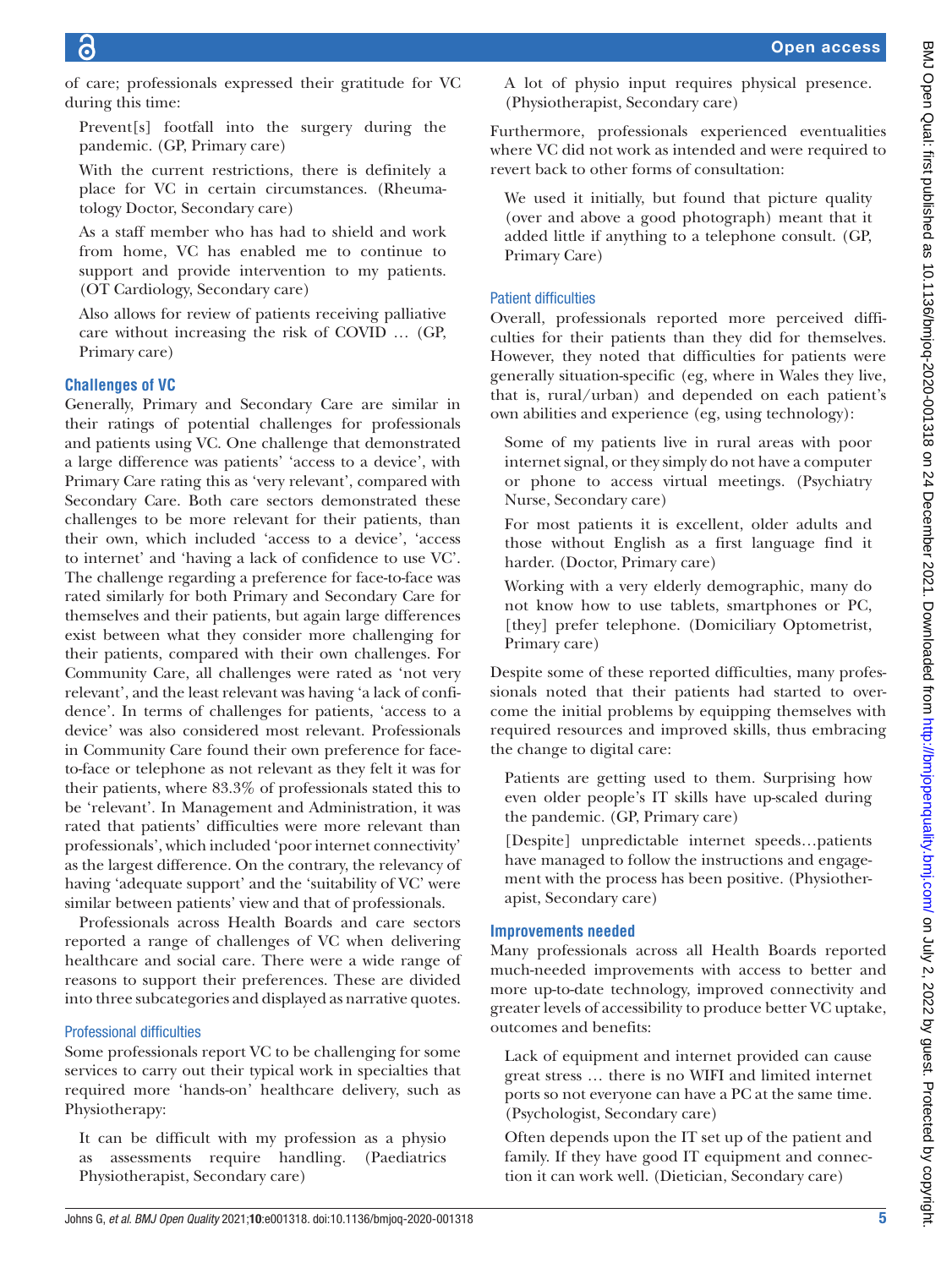#### **DISCUSSION**

Throughout the study, the majority of responses were positive, and professionals expressed optimistic views regarding the use, value and benefit of VC, even when faced with challenges on occasions. While responses do for the most part remain positive, a more nuanced approach is important when considering the small and important differences for why a number of responses may be less positive. These differences are highlighted within the challenges and aid in not oversimplifying the study. By using the qualitative aspects of the cross-sectional study, this has led to a more nuanced understanding of VC across specialities within the NHS.

These data do contribute to the growing evidence for VC and its benefits and similarities to face-to-face  $consultations.<sup>1-3</sup>$ 

#### **Use of VC**

Overall, findings suggest that VC should be offered and used where it is deemed clinically appropriate by professionals. The narrative data available support this in suggesting that VC should be used in combination and in addition to face-to-face consultations. A number of professionals did view VC more negatively, predominately associated with holding perceptions of VC, in that it does not provide any further benefits than telephone calls can provide, or as a result of difficulties with accessing technology needed for VC. Similar responses were reported within Primary and Secondary Care, where the majority would consider using VC where clinically appropriate, with a very small number of professionals suggesting they would not use VC. Despite professionals across Community Care, Management and Administration reporting more negatively on this, the majority suggested that VC should still be offered and used within healthcare.

Regular use of VC was reported by the majority of professionals, and that their colleagues are also keen to use it paired with the adequate training they had received for VC. It is, however, important to note the fairly large numbers of negative comments with respect to equipment, appropriate room availability and sufficient internet connectivity. These comments suggest that professionals require more support in this area which would then allow for VC to be used in a secure and safe manner.

As the narrative suggests, a number of professionals did give lower ratings for VC being the equivalent to telephone and for VC being the equivalent to face-to-face. This suggests that despite VC being implemented across many services and specialities in Wales, VC is still not perceived to be the same as in-person face-to-face or even telephone consultations for a number of professionals. While this is evident within the findings, it is important to consider that perhaps it is a reflection of those professionals who view VC as a temporary measure in the current climate. Regardless of this, it is recommended that VC should be a tool that professionals can use where appropriate, rather than a replacement for either face-to-face or telephone.

BMJ Open Qual: first published as 10.1136/bmjoq-2020-001318 on 24 December 2021. Downloaded from http://bmjopenquality.bmj.com/ on July 2, 2022 by guest. Protected by copyright BMJ Open Qual: first published as 10.1136/bmjoq-2020-001318 on 24 December 2021. Downloaded from <http://bmjopenquality.bmj.com/> on July 2, 2022 by guest. Protected by copyright.

What is interesting from the findings is the notable differences between Primary and Secondary Care on the 'true and false' statements. Secondary Care did have a higher proportion of positive responses, including using VC more regularly than Primary Care, having colleagues more eager to use VC and their systems set up for the use of VC. Despite this, Primary Care were more positive in having adequate support, equipment and sufficient internet connectivity. This implies that Secondary Care perceive the need for VC more, yet lack the resources to do so, compared with colleagues in Primary Care who tend to have the resources, yet are less inclined use it.

#### **Benefits of VC**

On a whole, VC has been perceived as beneficial across all aspects, except for being slightly lower for aspects such as reducing stress and anxiety for their patients and reducing the likelihood of 'DNAs'. However, these were still perceived to be beneficial by professionals, overall (approximately half of the respondents). This is in line with qualitative data, which highlight a large proportion of professionals reporting a reduction in DNAs, with some stating they have had no DNAs since the implementation of VC. While this is an obvious benefit, it is more nuanced than at surface level, and due to COVID-19 restrictions and implications, needs to be interpreted with care. The most positively rated benefit was saving time, travel and parking for both patient and professional. The narrative explores this further considering environmental benefits and revealed that saving travel time for the patient and professional was useful, particularly for those who exhibit difficulties with leaving their homes due to psychological, neurological and physical disorders. Furthermore, these data also suggest that VC makes appointments more accessible for many patients, specifically those with disorders such as autism-spectrum disorders, and for younger patients by allowing them to take a more independent role in their care. However, further research is required to explore this finding. The use of VC also had benefits for professionals, improving work/life balance, increasing flexibility, and improving communication within and between different teams.

#### **Challenges of VC**

Challenges of VC were perceived to be more relevant for patients than professionals. Differences were identified between professionals' challenges and their perceptions of patient challenges for aspects such as having access to a technology device, internet accessibility and connection, plus an important factor of a lack in confidence. Preference for a face-to-face consultation was experienced as a challenge for professionals and patients, one which does need to be explored and addressed further. By doing so, this will help to support the previously mentioned suggestion that face-to-face and VC are enabled side by side, enabling professionals and patients to make the choice of when face-to-face is appropriate based on clinical judgement and specific patient situations and experiences.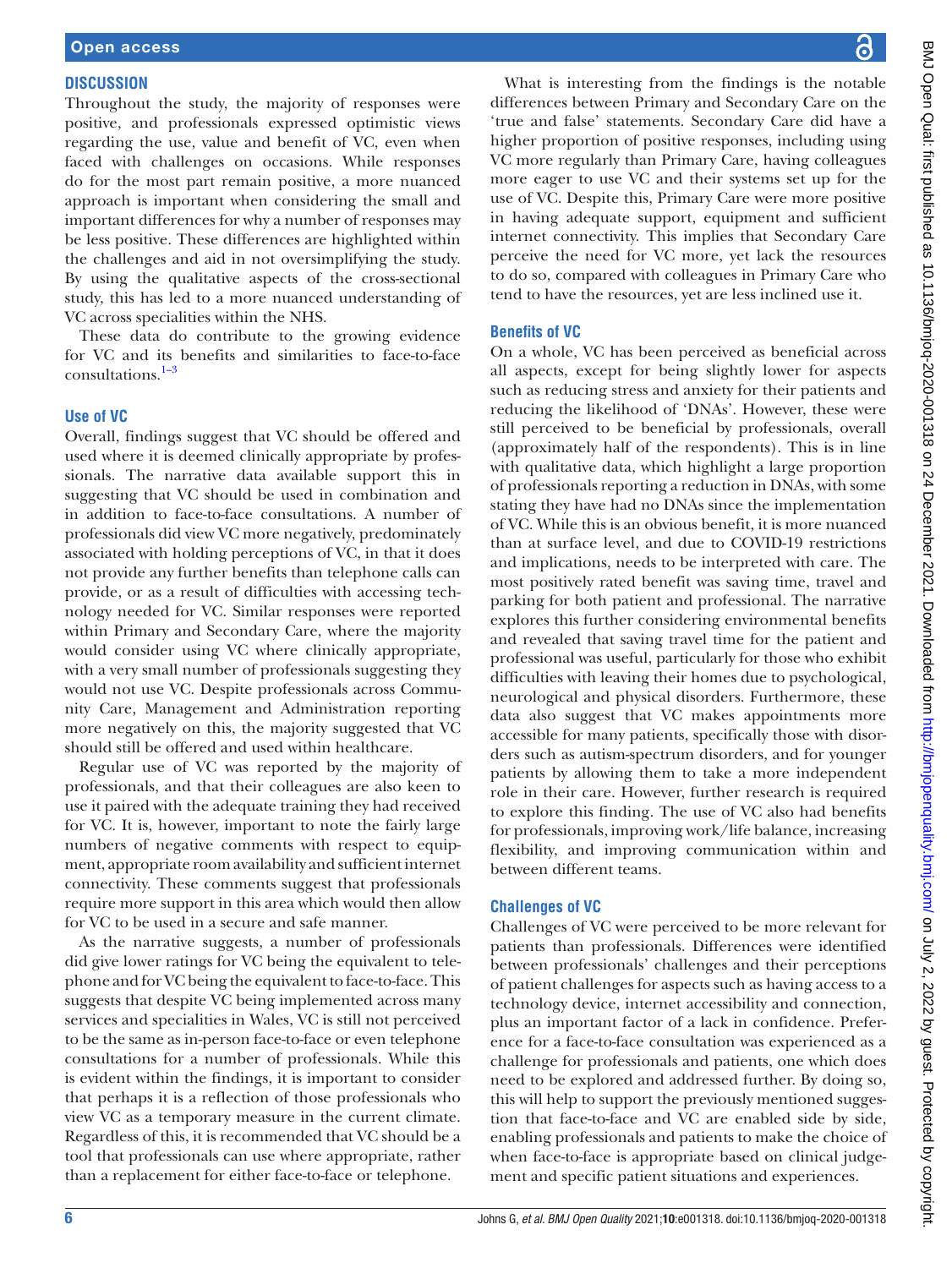A section of the qualitative data revealed difficulties with technology, which forms a part of the restraints patients and professionals have within their VC experience. One factor that was seen to impact subjective difficulties was the demographics of patients, particularly older or elderly individuals, who may not be as 'tech-savvy' as the younger generation. Nevertheless, the benefits of VC do seem to outweigh the difficulties, and further support is evidently needed to aid the adjustment to digital healthcare and long-term change of implementation of VC.

#### **Limitations**

Sample bias as the questionnaire was only completed by professionals using the video platforms, and it is difficult to capture the opinion of those who did not use VC. Also, the time period was restricted to only 1 month and we are now capturing prospective data over a longer period using a mixed methodology study as we are keen to understand how we embed our COVID-19 learning into future healthcare and social care delivery. The methodology was restricted to use of questionnaires as face-to-face contact was prohibited, but this ensured a high degree of anonymity for participants and allowed for wider participation of professional staff within NHS Wales, giving voice to a range of perspectives that may have been lost in online focus groups or online interviews, where existing relationships and power structures may have influenced people's responses.

#### **CONCLUSIONS AND RECOMMENDATIONS**

In response to the emergency pandemic, TEC Cymru implemented an NHS Wales VC Service to all Health Boards in Wales using a single VC platform. This Welsh implementation has approached VC as a venture requiring co-ordination and collaboration rather than direction, target-driven and traditional methodologies reflecting an emerging trend in improved systems management. $20$   $21$ TEC Cymru had already established a network through the technical (Assistant Directors of Informatics) and clinical leads (Chief Clinical Information Officers) in Wales, enabling Health Boards to be 'ready to receive' the VC implementation. Building on their existing relationships, an agreed approach to implementation was adopted, involving local organisations making their own decisions about suitable services to engage and to use their local knowledge and networks to determine a process and agreeing standards.

This study also has potential for possible future research. The centralised coordination via TEC Cymru, responsible for providing a framework for planning, resourcing, guidance, training, technical readiness and implementation allied to devolved local clinical and programme teams, could be evaluated separately to establish and provide evidence that this implementation approach and the strategies used were effective, particularly to investigate whether there has been success in maintaining

interest and continued use of VC uptake, knowledge and expansion.

The evaluation of the NHS Wales VC Service (all TEC Cymru data) demonstrates consistency of satisfaction and acceptability across all Health Boards and care sectors, and therefore, a lesson learnt in Wales is that difference is not necessarily negative, but rather a more ideal and suited approach to take when implementing new innovations into the NHS, such as VC to encourage its longterm sustainability. Not only this, but it also highlights that there is no single model that fits all, even in a small country such as Wales.

For an in-depth view of the full report or other data sets captured by TEC Cymru on VC, please visit our website.<sup>22 23</sup>

Twitter Alka Ahuja [@Alka Sashin](https://twitter.com/Alka Sashin)

Acknowledgements Confirmation that the data from Digital Health Wales mentioned within this manuscript have been written by the authors of this paper and therefore have permission to republish.

Contributors GJ contributed to the main design of the study and development of the research questions, the main structure and write-up of the paper, and final amendments to the manuscript. JW and BW analysed the survey data, with GJ and AA involved in supervision. GJ, AA, SK, JW and BW discussed the data once analysed and interpreted the data. SK, MO, KP, MH and AW helped structure the manuscript and contributed to the Programme and clinical understanding of the findings and shaped the conclusions and recommendations. AA was responsible for overseeing the entire development of the study and paper from a clinical and programme perspective, helped structure the manuscript, and shape final conclusions and recommendations. All authors contributed to proof-reading and amendments of the final manuscript. Guarantor: GJ.

Funding TEC Cymru and the National Video Consultation (VC) Service is a funded programme by the Welsh Government (no award number provided).

Competing interests None declared.

Patient consent for publication Not applicable.

Ethics approval TEC Cymru uses a Quality Improvement (QI) methodology to evaluate NHS Wales services, in that typically no ethical approval is required. However, TEC Cymru did obtain full ethical approval and risk assessments from Aneurin Bevan University Health Board Research & Development combined ethics and risk committee (R&D Reference Number: SA/1114/20).

Provenance and peer review Not commissioned; externally peer reviewed.

Data availability statement Data are available upon reasonable request. All data relevant to the study are included in the article or uploaded as supplementary information. Data made available upon reasonable request.

Supplemental material This content has been supplied by the author(s). It has not been vetted by BMJ Publishing Group Limited (BMJ) and may not have been peer-reviewed. Any opinions or recommendations discussed are solely those of the author(s) and are not endorsed by BMJ. BMJ disclaims all liability and responsibility arising from any reliance placed on the content. Where the content includes any translated material, BMJ does not warrant the accuracy and reliability of the translations (including but not limited to local regulations, clinical guidelines, terminology, drug names and drug dosages), and is not responsible for any error and/or omissions arising from translation and adaptation or otherwise.

Open access This is an open access article distributed in accordance with the Creative Commons Attribution Non Commercial (CC BY-NC 4.0) license, which permits others to distribute, remix, adapt, build upon this work noncommercially, and license their derivative works on different terms, provided the original work is properly cited, appropriate credit is given, any changes made indicated, and the use is non-commercial. See: [http://creativecommons.org/](http://creativecommons.org/licenses/by-nc/4.0/) [licenses/by-nc/4.0/](http://creativecommons.org/licenses/by-nc/4.0/).

#### ORCID iD

Gemma Johns<http://orcid.org/0000-0001-9823-4822>